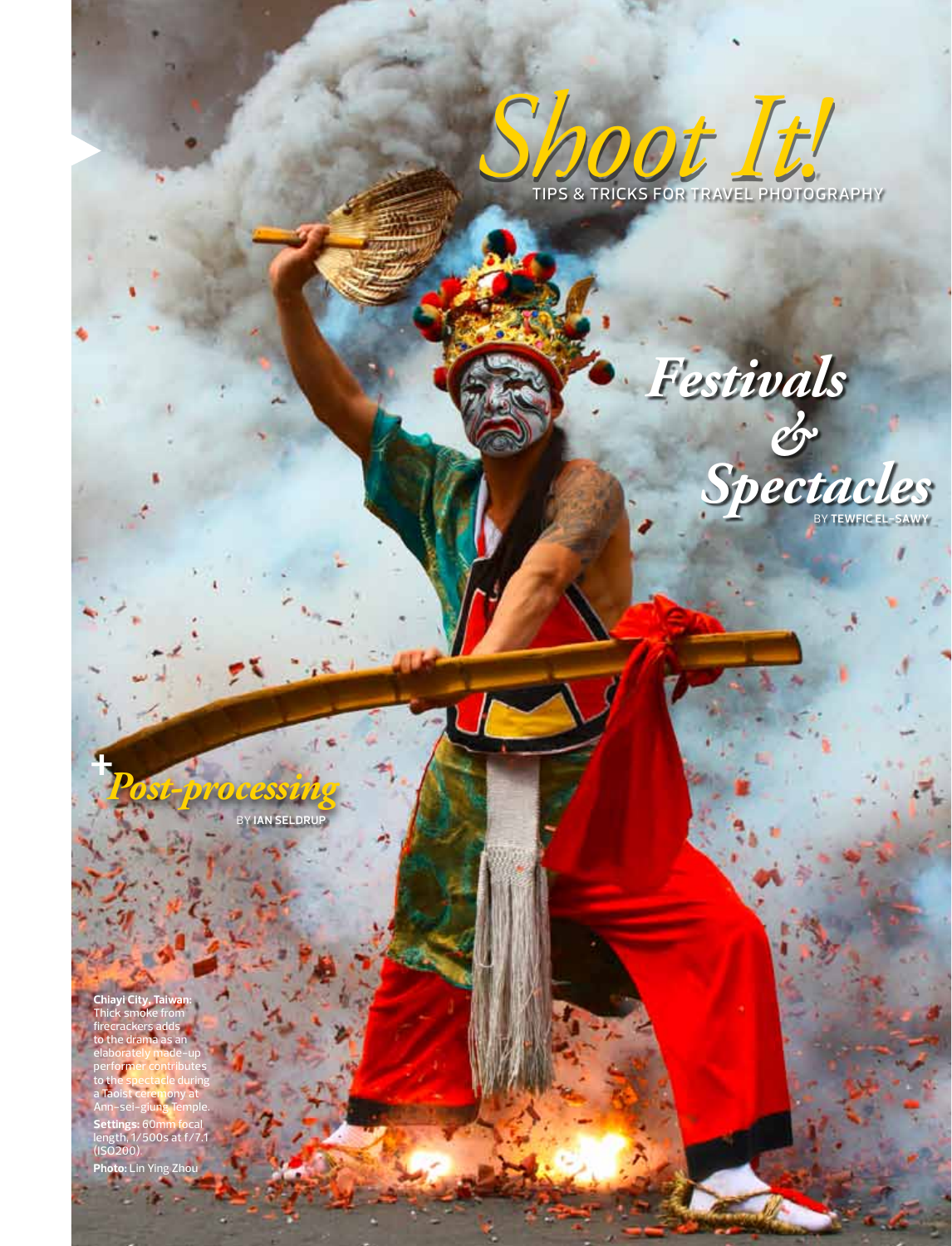## *Festivals & Spectacles*

"I find it very rewarding, intellectually and visually, when I am able to immerse myself in a religious ritual or festival, documenting it and sharing my sensations with others. It is religious rituals and ceremonies that attract me the most in my photographic work, because people are at their most authentic; there are no artifices, no hypocrisies and no make-believe. It is at these events that one connects with humanity at its basic denominator, and with the nobility of the human spirit.

It cannot be stressed enough that thorough research into the origins, etiquette, sensitivities and history of these sacred events is the first port of call of any photographer interested in documenting them. Technically, using wide-angle lenses (16–35mm or 24–70mm) is preferable since they allow me to get closer to my subjects in order to better reflect their emotions. That said, I always carry a longer focal length, such as a 70–200mm, in the event I sense that I mustn't intrude in devotees' moments of introspection. With experience, I've learned to become as 'invisible' and self-effacing as possible. If I find myself in a position where I feel I am interfering with a ritual, I leave it and find another."

Text **Tewfic El-Sawy**

▶ **Kasaragod, Kerala, India:** A Theyyam performer, elaborately dressed and artfully made up, cuts an impressive figure. Coming in close to fill the frame gives maximum impact. **Settings:** 100mm focal

length, 1/250s at f/4 (ISO100) **Photo:** Tewfic El-Sawy



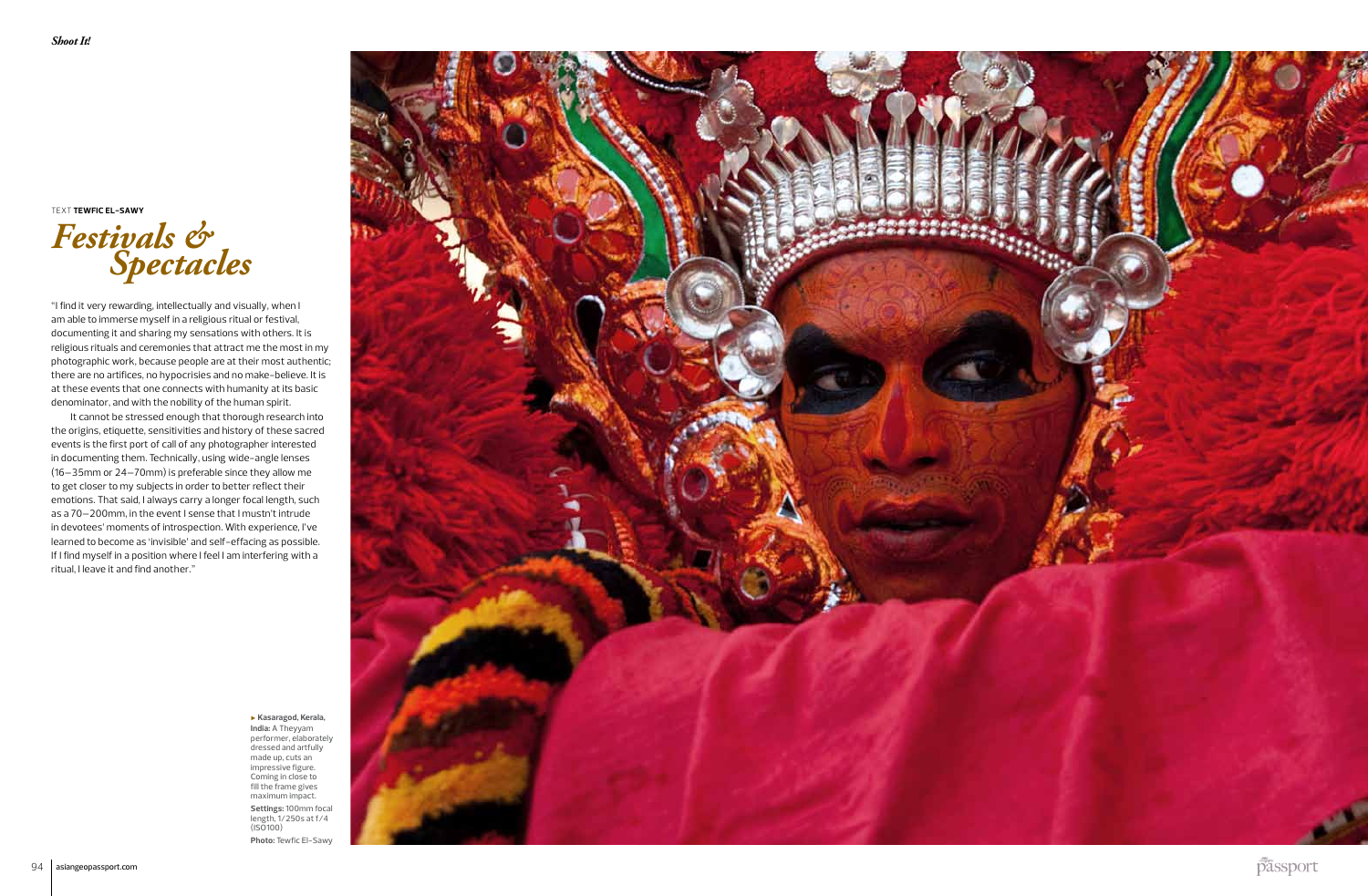#### **Pro c ession s and parade s:** With big

festivals and processions come big crowds, so your ability to roam around freely will probably be restricted. Stay in one spot only if you have to, and if possible, walk with the parade. Arrive in good time so you know the routes being taken and look out for good shooting positions. As the crowd swells, pay close attention to the safety of your equipment – and yourself.

#### **Performan c e s and cul tural**

**show s:** Capturing flamboyant costumes and traditional dress is the order of the day here, and it shouldn't be too difficult to find people in the mood to be photographed. A performer on stage will typically be brightly lit by a spotlight and your camera's meter could easily overexpose unless you use spot-metering carefully.

**Religious festivals :** Activities staged for tourists have very different rules of<br>etiquette to sober religious ceremonies. Even an apparently celebratory religious occasion can be a serious matter for those involved. Don't make a nuisance of yourself: come properly informed about what you should and should not be photographing. Always ask permission if in doubt.

◀ **Jakar, Bhutan:** A lone performer is captured in a candid moment following a dance ritual during the Tsechu religious festival. Going "backstage" at festivals can produce images of a different,

but revealing, nature. **Settings:** 60mm focal length, 1/125s at f/4 (ISO100).

**DETAILS:** Whether it's hooks sinking into devotees' flesh or the exquisite pearl inlay on a performer's ancient instrument, the detail matters just as much as any subject. A long zoom lens (70–200mm) can often capture such elements discreetly.



**Photo:** Tewfic El-Sawy

## ◀ **Jogjakarta, Indonesia:** <sup>A</sup>

craftsman puts the final touches to an Ogoh-ogoh, a papiermâché effigy used by Balinese Hindus to represent the passing year's evil deeds on the eve of the new year. The gloomy sky is an ideal backdrop for the creature's menacing appearance, lit with an off-camera flash.

**Settings:** 10mm focal length, 1/125s at f/4.5 (ISO400).

**Photo:** Lester V. Ledesma



#### **Choose your subje t** ✱ **c**

Tex t **Ian Seldru p**

◀ **Davao City, Philippines:** A costumed reveller gives a spirited performance at the Festival. A game face and a ready smile are assets when shooting performers. A fast shutter speed and quick trigger finger do the rest. **Settings:** 55mm focal length, 1/350s at f/5.6 (ISO100). **Photo:** Lester V. Ledesma



**Environmen tal por traits:** Dressed in their best, locals tend to be in high spirits for the occasion, so getting successful people shots should be less of a challenge than usual. Arriving early or staying back after an event is a great way of getting more informal "behind-the-scenes" pictures of performers and festival-goers.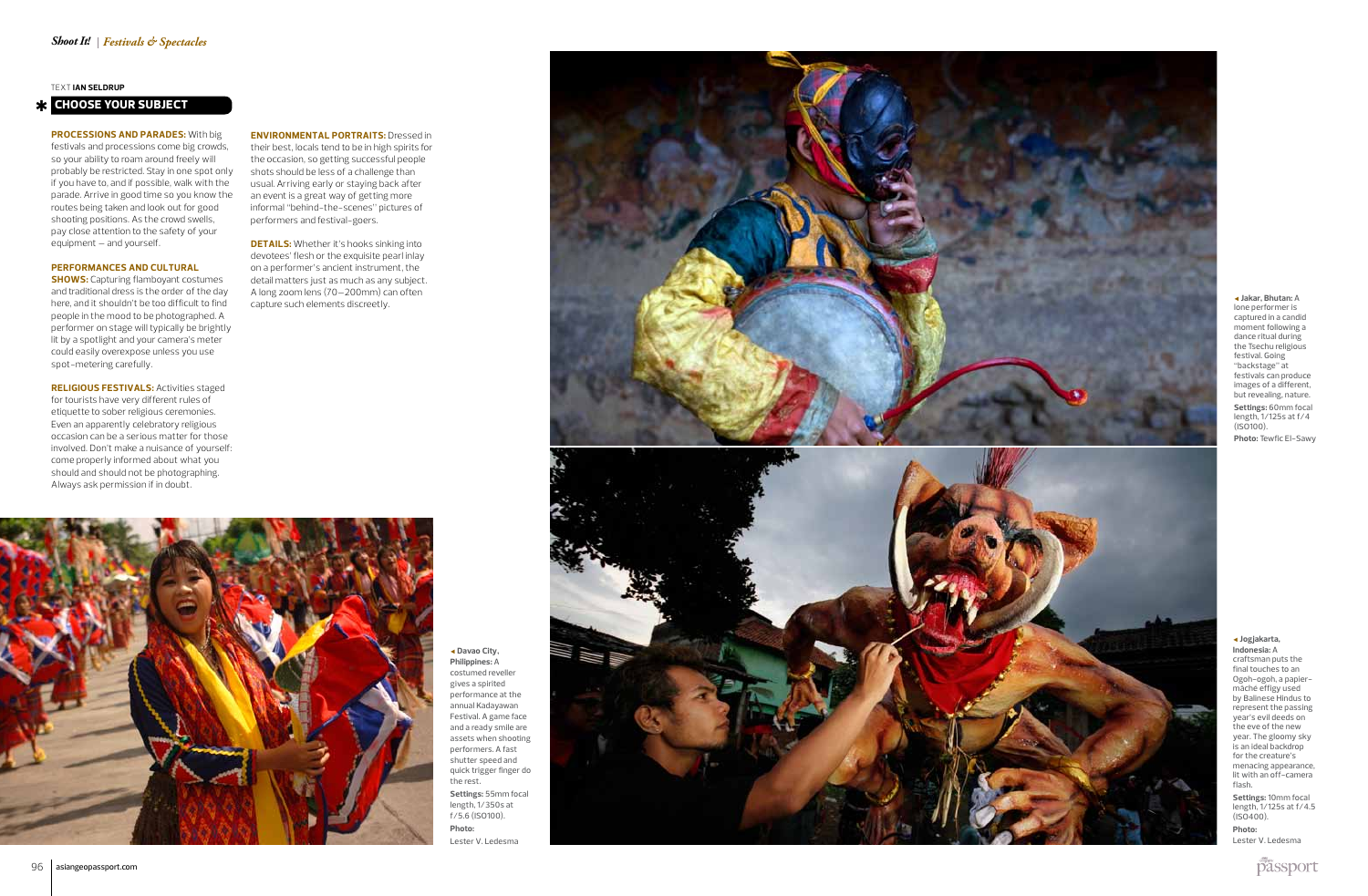#### ▶ **General Santos City, Philippines:** The bright colours found in most festivals can end up in a confusing mass of hues, and it often

helps to focus closely on details, thereby isolating small, organised patches of colour. This smiling street performer at the Kalilangan Festival was just a tiny part of a scene bursting with colourfully garbed locals. **Settings:** 100mm focal length, 1/400s at

f/5.6 (ISO100). **Photo:** Lester V. Ledesma





#### **Camera**

Crowded festivals, vibrant processions, spot-lit indoor cultural events: they are all challenging subjects captured best with high-quality gear. A camera body with built-in image stabilisation can be very handy, as then any lens you attach will benefit from the improved low-light handling; Olympus, Pentax and Sony all produce DSLR bodies with this feature. Since festivals can be very tiring, a vertical grip can also be a real blessing.

#### **Lenses**

In Canon and Nikon systems, image stabilisation (or vibration reduction, as the latter terms it) is a feature of the lens– certain lenses anyway. For the reasons above, they're good lenses to have for handheld shooting in low light. Despite their bulk, lenses in the 150~200mm range are going to be very useful, assuming that you can't always get close to the action. Otherwise, a medium zoom (28–105mm) will get the job done.

## HOT TIP BLURRY YET FLASHY

#### **Memory**

A good spectacle can consume memory cards faster than a fire-eater swallows his flame! Have plenty on hand so you don't run out just as the action is hotting up.

#### **Bag**

Crowded events can put your gear in jeopardy, so having some sort of practical padded bag is essential. Get a shoulder bag that is comfortably worn across your body or a backpack-style bag that you can also wear in front of you.

#### **Flash**

**Settings:** 120mm focal length, 1/60s at f/9  $(IS<sub>0</sub>100)$ .

Bring a good flash unit so you can experiment with the flash-blur technique in low light (*see Hot Tip: Blurry yet flashy*), though only if you anticipate getting close enough to your subjects to use it properly (so no trying to use flash with fireworks!). On the other hand, if there is midday sun to contend with, consider using flash to "fill in" the shadows and reduce harsh contrast.

#### **Tri pod**

Unless you know you'll be shooting from one spot (like a numbered seat), leave your tripod at the hotel; handheld is the way to go for most situations. A smaller, lighter option, a monopod can be a good compromise, especially if your stamina is an issue.

Tex t **Ian Seldru p**

## **x** GEAR TIPS

### h

Low-light situations get can be frustrating when you know that cranking up ISO or using direct flash will produce nasty results. The solution? The "flashblur" technique: a little flash and a little available light combined.

In normal flash mode, the camera chooses a short shutter speed (typically 1/60s), which freezes the action, but the flash completely overpowers the available light. The result is "nasty" because there is no balance: the subject is well lit but the background is very dark, virtually black.

The flash-blur technique relies on slow sync flash, a function found on every DSLR camera (and appearing as a shooting mode, often called "night mode", on compact cameras) that allows shooting with flash at *longer* shutter speeds. With this technique, you get the best of both worlds: a sharp, frozen subject and a properly exposed, blurry – often colourfully and artistically smeared – background. It's very easy to give it a go. From your camera's flash menu:

- ▶ Turn on **Slow Sync** (or Slow Synchro) flash.
- ▶ Select **Rear Curtain** (or 2nd Curtain) sync.

Try it the next time you go to a low-light or nighttime event!

By **Ian Seldrup**

◀ **Prakhar, Bhutan:**  Performers prepare for the Dance of the Stags and Hounds, a popular tale of a yogi who converts a hunter to Buddhism.

**Photo:** Tewfic El-Sawy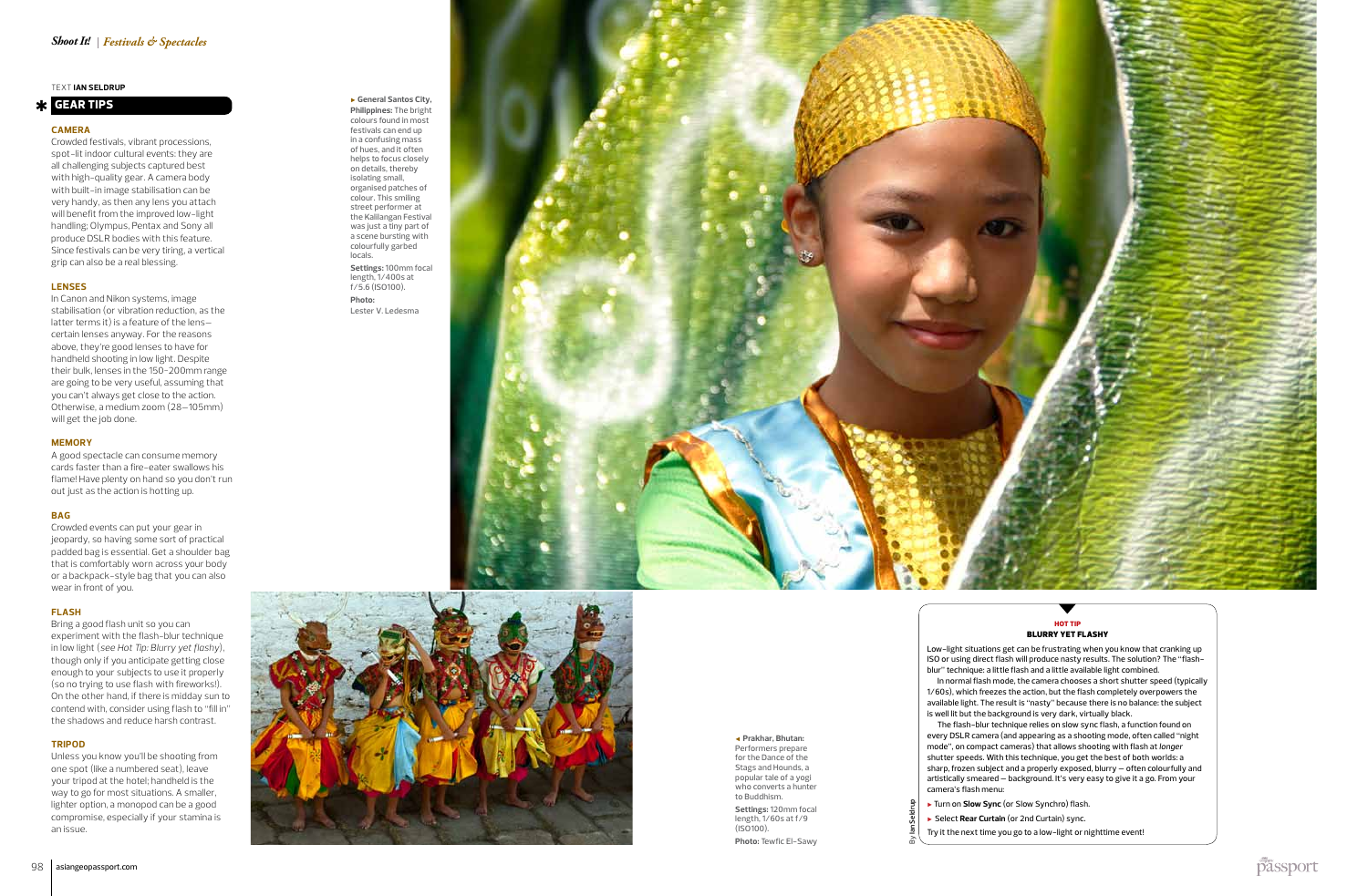**When:** Scheduled events outdoors limit your flexibility, so come prepared to shoot in low light as necessary. Otherwise, if you can, shoot at the beginning and end of the day, when the quality of light is best, especially for portraits.

**Focal length:** Make use of a variety of focal lengths or your festival shots may get monotonous. Use wide angles (35mm or under) to capture the atmosphere of the event, short telephoto lenses (60~85mm) for portraiture, and longer focal lengths (100~200mm) to shoot frame-filling festival colours and patterns. For sports and games, you'll likely need at least a 300mm lens.

**SHUTTER SPEED:** In many low-light situations, selecting ISO400 or ISO800 will allow you to use your camera handheld at 1/60s or even 1/30s, especially at moderate focal lengths and using image stabilisation.

**Aper ture:** With portrait lenses, isolating the subject by blurring the background can be done with apertures in the range f/1.8~f/5.6. Otherwise, if light permits, use narrower apertures, f/8 or smaller, to keep everything in the scene sharp, front to back.

Tex t **Ian Seldru p**

## **K** SHOOTING TIPS

#### ▶ **Phuket, Thailand:**  Capturing the explosive conclusion to this nine-day Taoist celebration requires a gutsy photographer not afraid to risk equipment. A fast shutter freezes the action. **Settings:** 17mm focal length, 1/250s at f/5.6 (ISO200). **Photo:** Soopphareok Teepapan

◀ **Phuket, Thailand:**  Roadside spectators shower cart carriers with firecrackers as the Vegetarian Festival comes to a climax in a procession to send the deities back home. **Settings:** 17mm focal length, 1/1000s at f/5.6 (ISO320). **Photo:** Soopphareok Teepapan





- 
- When your chosen spectacle is a fireworks display, finding a good vantage point is only part of your problem. The rest involves using the proper set-up, dialling in the best settings and getting lucky. Here's how to get the technical side right:
- ▶ Mount your camera on a sturdy tripod and make sure other spectators aren't going to get in the way.
- ▶ Set an aperture of f/16, switch focus to manual and focus on infinity. Make sure the built-in flash is disabled.
- ▶ Switch to the "bulb" setting or set a shutter speed of 20 or 30 seconds; use a shutter release.
- ▶ Take a test frame so you're confident about the composition and don't feel the need to waste time reviewing shots on the LCD in the middle of the action.
- $\blacktriangleright$  Compose for a portion of sky where you think the fireworks will burst. Give yourself a wide latitude, as you don't want to miss the action because you're fiddling to readjust. Include the travel element in the frame: illuminated buildings and cityscapes – and water, so you get some reflected light as well.

By **Ian Seldrup**